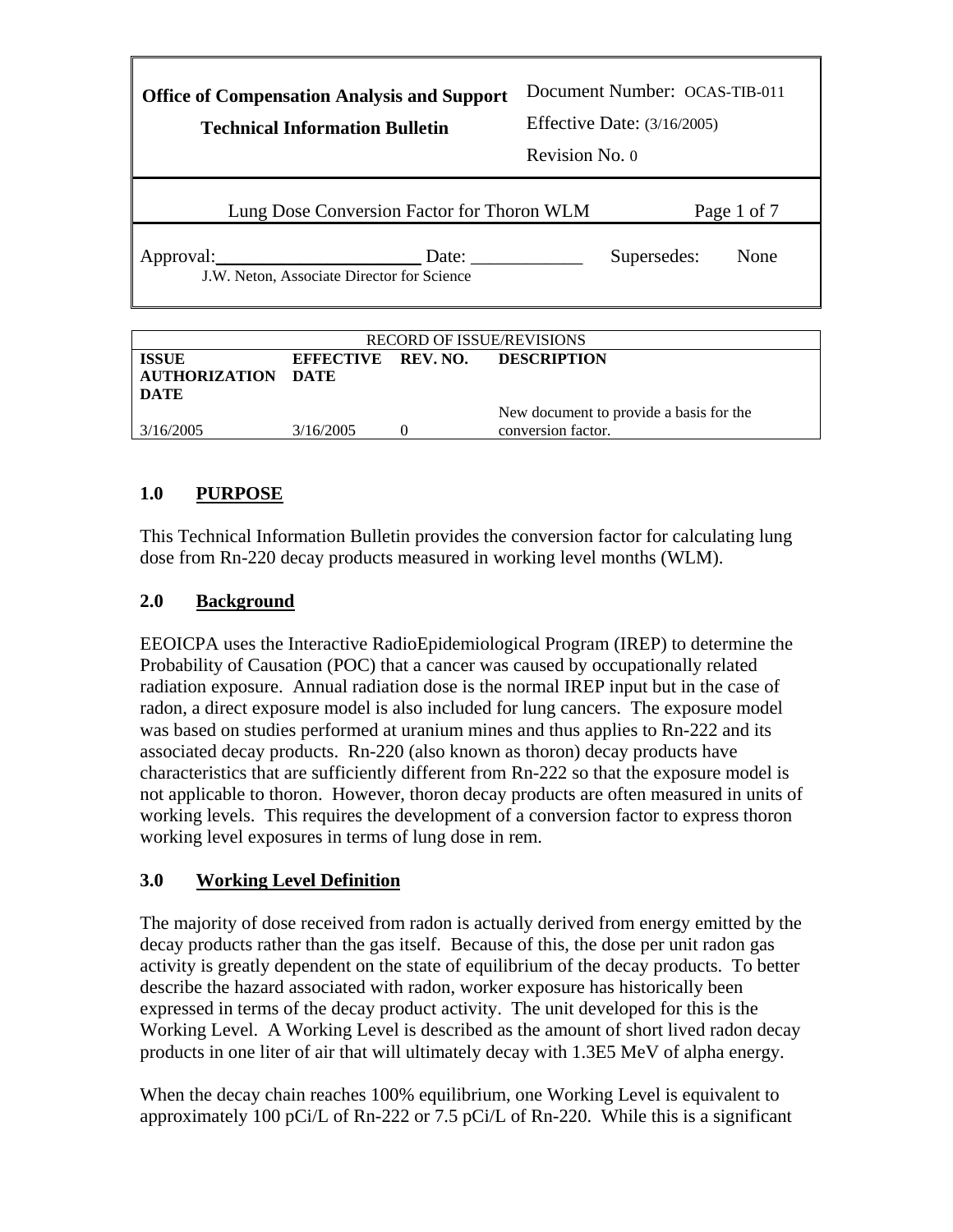| <b>Office of Compensation Analysis and Support</b><br><b>Technical Information Bulletin</b> |                | Document Number: OCAS-TIB-011 |             |
|---------------------------------------------------------------------------------------------|----------------|-------------------------------|-------------|
| Effective Date: $(3/16/2005)$                                                               | Revision No. 0 |                               | Page 2 of 7 |

difference in the gas concentrations, by definition of the working level, the decay products will ultimately emit the same amount of alpha energy. This, however, does not lead to the same lung dose. This is caused largely by the difference in the half-lives of the decay products. Since Rn-220 products have longer half lives, the body has longer to transport the activity from one compartment to another and thus deliver dose to different areas of the lung.

Since the working level is an air concentration, it is analogous to an exposure rate. To describe exposure, the unit working level month (WLM) is normally used. A WLM is described as the exposure equivalent to breathing one WL for 170 hours (one working month).

# **4.0 Calculation Method**

The ICRP  $66<sup>4</sup>$  lung model was used to determine the proper conversion factor of dose per WLM Rn-220. The model consists of 14 compartments. Material deposited in the lung is moved among these compartments as well as removed to the blood stream, the GI tract, and via extrinsic means. No absorption occurs in one compartment, (ET1).

Default absorption rates are described as a combination of two rates, a rapid rate and a slow rate as well as the fraction of material that is absorbed rapidly. This requires the model to use 2 compartments for each of the 13 lung compartment from which absorption occurs. Therefore, the mathematical model consists of 13 rapid absorbing compartments, 13 slowly absorbing compartments, and one other compartment for a total of 27 compartments.

To further complicate the model, Rn-220 decays to 5 important decay products and the model must be solved for each. This then requires a total of 135 mathematical compartments in order to solve the model.

Each compartment can be solved analytically using simple first order differential equations. The solution to these equations becomes tedious when the compartment receives material that has passed through several compartments previously or has decayed through a chain of several nuclides to reach that point. Therefore, several simplifying assumptions have been made. Two of the decay products (Po-216 and Po-212) have very short half-lives (<1sec). Po-216 was considered to be in equilibrium with Rn-220 gas. Po-212 is produced in 64% of the Bi-212 disintegrations and was therefore each Bi-212 decay was considered to also immediately produce a Po-212 decay.

### **5.0 Model Parameters**

The choice of parameters for the model is an important issue. There are numerous parameters to define. The ICRP defines default parameters for the majority and these are to be used unless more specific information is known about the particular situation.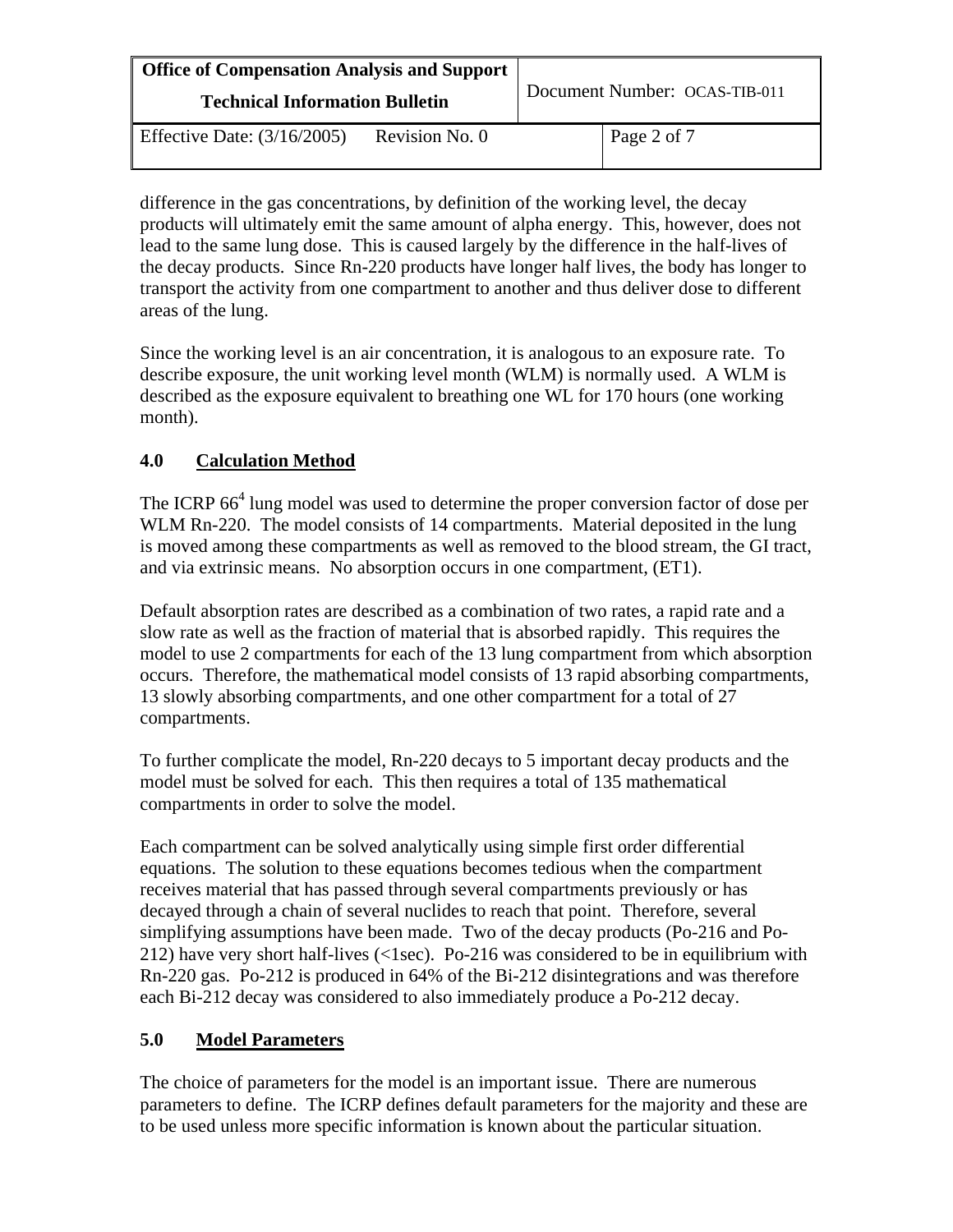| <b>Office of Compensation Analysis and Support</b><br><b>Technical Information Bulletin</b> |                | Document Number: OCAS-TIB-011 |               |
|---------------------------------------------------------------------------------------------|----------------|-------------------------------|---------------|
| Effective Date: $(3/16/2005)$                                                               | Revision No. 0 |                               | Page 3 of $7$ |

Parameters chosen specifically for Rn-220 decay product inhalation are discussed in more detail below. The remaining parameters used the ICRP defaults.

a) Absorption

The ICRP 66<sup>4</sup> lung model defines three default categories for particulate lung absorption. These defaults are to be used unless more specific information is known about the situation at hand. In the case of radon decay products, a number of references are available indicating an absorption half-life of approximately 10 hours. Marsh and Birchall<sup>5</sup> describe an evaluation while Nikezic<sup>6</sup> lists four separate references to this value. Therefore, the 10 hour half-life is used in this calculation.

b) Unattached Fraction

Radon decay products are normally electrically charged. This causes the products to quickly attach to particles normally in the air. This greatly affects the aerodynamic characteristics of these particles which in turn affects the deposition of the particles in the lungs. While unattached fraction is not specifically a parameter of the ICRP 66 lung model, the aerodynamic parameters are.

Birchall and James<sup>1</sup> used an unattached fraction of 1% based on a report by Samet et. al.<sup>9</sup> Nikezic et. al.<sup>6</sup> used 8% apparently based on the same report. The largest difference appear to be that Birchall and James attempted to describe typical mine air while Nikezic attempted to describe typical household air. It should also be noted that both reports were describing Rn-222 decay products. The unattached fraction of Rn-220 decay products can be different due to the greatly different half-lives of the products. The Rn-220 products have longer half-lives and thus a longer period of time for the attachment to occur.

Yamasaki et. al.<sup>10</sup> performed a theoretical calculation that showed the unattached fraction for Rn-220 decay products to be approximately 1.6% for indoor air.

Porstendorfer<sup>8</sup> demonstrated showed the unattached fraction depends on the concentration of particulates in the air. He also showed that the unattached fraction of Rn-220 decay products is smaller than that of Rn-222 decay products. His values match well with each of the references above therefore, this calculation will use a value of 2%. It is likely that the dust concentration in a work environment is higher than in a dwelling and thus the unattached fraction should be lower for the work environment. Therefore, when Yamasaki's value of 1.6% is considered, the 2% unattached fraction should be slightly high for a standard work environment. This can be shown to be a slight overestimate of dose conversion factors but with the percentages so low, it appears to be a reasonable.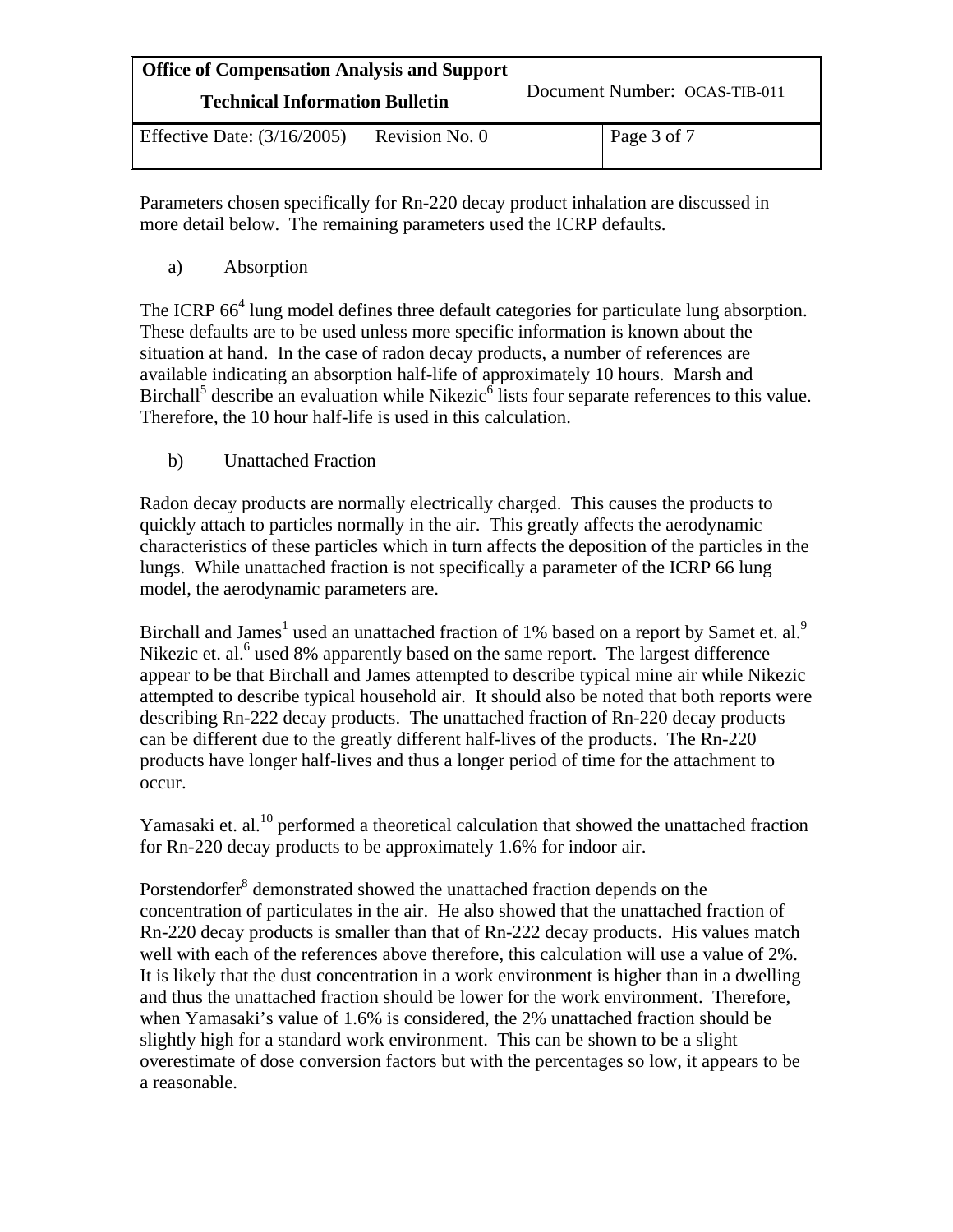| <b>Office of Compensation Analysis and Support</b><br><b>Technical Information Bulletin</b> |                | Document Number: OCAS-TIB-011 |             |
|---------------------------------------------------------------------------------------------|----------------|-------------------------------|-------------|
| Effective Date: $(3/16/2005)$                                                               | Revision No. 0 |                               | Page 4 of 7 |

c) Particle Size

The ICRP recommends a default particle size of 5 micron for a working environment and 1 micron for members of the public exposed to environmental releases. In both cases, these particle sizes are the median of a lognormal distribution of particle sizes. The default geometric standard deviation (GSD) is 2.5, the default density is 3  $g/cc$  and the default shape factor is 1.5. This calculation uses all these defaults with the exception of the particle size.

The particle size distribution affects the regional deposition of the aerosol in the lungs. This size is greatly affected by the unattached fraction. The fraction that is attached to other particulates can exhibit the aerodynamic characteristics of the larger particle to which it is attached. The unattached fraction, on the other hand, represents very small particles produced from the noble gas (radon).

Nikezic et. al.<sup>6</sup> indicated a particle size distribution for the attached fraction of 0.2 micron with a GSD of 2.35 while the unattached fraction was 0.0015 micron with a GSD of 1.1.

Porstendorfer $\delta$  indicated particle sizes for various environments. The unattached median particle sizes ranged from 0.00013 micron to 0.0013 micron with GSDs ranging from 1.1 to 1.3. For the attached fraction, the major contribution  $(\sim 86\%)$  exhibited median particle sizes of 0.33 micron for outdoor air and 0.217 micron for indoor air. Most of the remaining distribution exhibited a median size of ~0.040 micron. The GSD for these distributions varied from 1.5 to 2.2.

Birchall and James<sup>1</sup> indicated that the available data of attached aerosol size in underground uranium mines indicates a particle size between 0.15 micron and 0.5 micron with Samet et. al. $9$  considering the best estimate to be 0.25 micron.

ICRP  $32<sup>3</sup>$  indicates the value between 0.2 and 0.3 micron.

Based on the references above, this calculation will use a median particle size of 0.25 micron for the attached fraction. A size of 0.0015 micron will be used for the unattached fraction. The ICRP 66 default value of 2.5 will be used for the geometric standard deviation.

d) Equilibrium

The last major factor to consider is the state of equilibrium exhibited by the decay chain inhaled. The decay chain of Rn-220 is shown below.

| $Rn-220$ | 55.6 sec           | Alpha decay |
|----------|--------------------|-------------|
| $Po-216$ | $0.15 \text{ sec}$ | Alpha decay |
| $Pb-212$ | $10.64$ hours      | Beta decay  |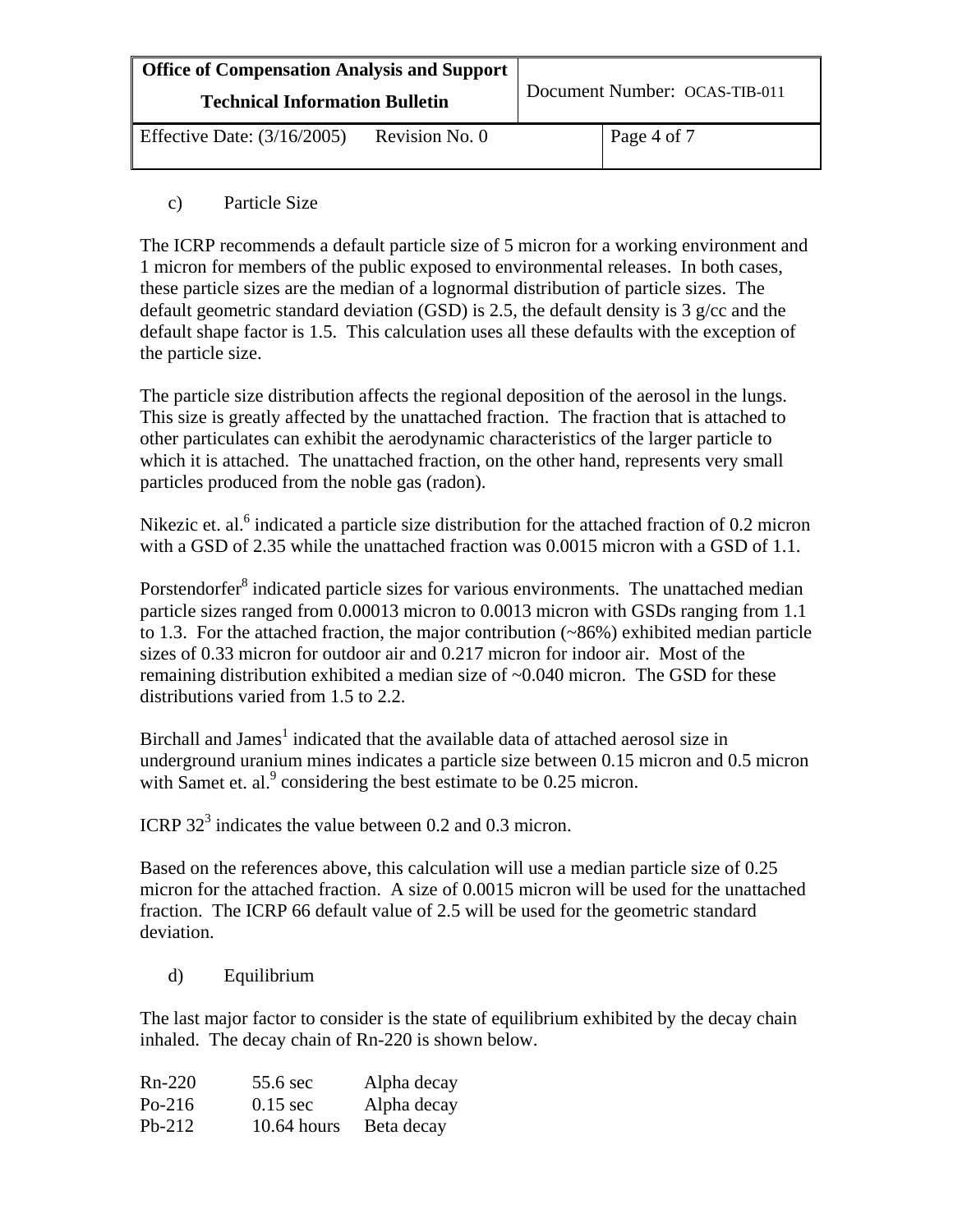| Office of Compensation Analysis and Support<br><b>Technical Information Bulletin</b> | Document Number: OCAS-TIB-011     |
|--------------------------------------------------------------------------------------|-----------------------------------|
| Revision No. 0<br>Effective Date: $(3/16/2005)$                                      | Page 5 of 7                       |
| <b>D'AIA</b>                                                                         | $(0.620)$ $\mathbb{R}$ $(1.6210)$ |

| $Bi-212$ | $60.6$ min | Alpha decay $(36\%)$ , Beta dcay $(64\%)$ |
|----------|------------|-------------------------------------------|
| Po-212   | $304$ nsec | Alpha decay                               |
| Tl-208   | 3 min      | Beta decay                                |

When the chain is in 100% equilibrium, the activity of each generation is equal. However, the number of atoms required to reach this equilibrium activity varies depending on the half-life. Since the working level is defined by the ultimate energy released, it is affected by the number of atoms more than the total activity in a mixture. The alpha energy is emitted only by Po-216 and essentially Bi-212. In reality Bi-212 emits an alpha only 36% of the time but the other 64% of the time it emits a beta then an alpha almost immediately through the decay of Po-212 (304 nsec half-life). The average alpha energy released by a Bi-212 decay is then 7.8 MeV (6.07 Mev  $*$  0.36 + 8.785 MeV \* 0.64). Since Po-216 ultimately decays by two alphas (Po-216 and Bi-212) the alpha energy released per Po-216 atom is 14.6 MeV. Pb-212 and Bi-212 both decay with an effective alpha energy of 7.8 MeV. Po-212 decays with an energy of 8.785 MeV and Tl-208 decays by beta decay only.

The largest number of atoms associated with the chain in equilibrium are Pb-212 and Bi-212 due to the relatively long half-lives. The remaining nuclides contribute little to the WL measurement or the lung dose.

Since Pb-212 has a half-life approximately 10 times larger than Bi-212, the number of Pb-212 atoms in an 100% equilibrium mixture is approximately 10 times that of Bi-212. This causes Pb-212 to be the primary contributor to the WL measurement regardless of the degree of equilibrium. On the other hand, Pb-212 atoms inhaled have more time to be removed from the lungs prior to emitting all energy that will ultimately be emitted by the remainder of the decay chain. This causes Pb-212 to produce less lung dose per unit activity inhaled than that of Bi-212. Therefore, while the amount of Pb-212 in air drives the WL measurement, the amount of Bi-212 in air is a large contributor to lung dose. This causes the degree of equilibrium to be an important parameter. A good measurement of this degree of disequilibrium is the ratio of Bi-212 to Pb-212.

The degree of equilibrium depends entirely on the circumstances surrounding the production and movement of the Rn-220 gas in the breathing zone. This cannot be easily predetermined but a range of likely values can.

ICRP 32<sup>3</sup> indicates this ratio (Bi-212 to Pb-212) is between 0.2 and 0.8. Pillai and Paul<sup>7</sup> indicate the ratio is between 0.11 and 0.37 in a monazite mine and 0.24 to 0.84 in open air. This calculation will use 0.8 as a default value but also provide values for a range of equilibrium values. This will allow the most appropriate value to be used for the particular circumstances.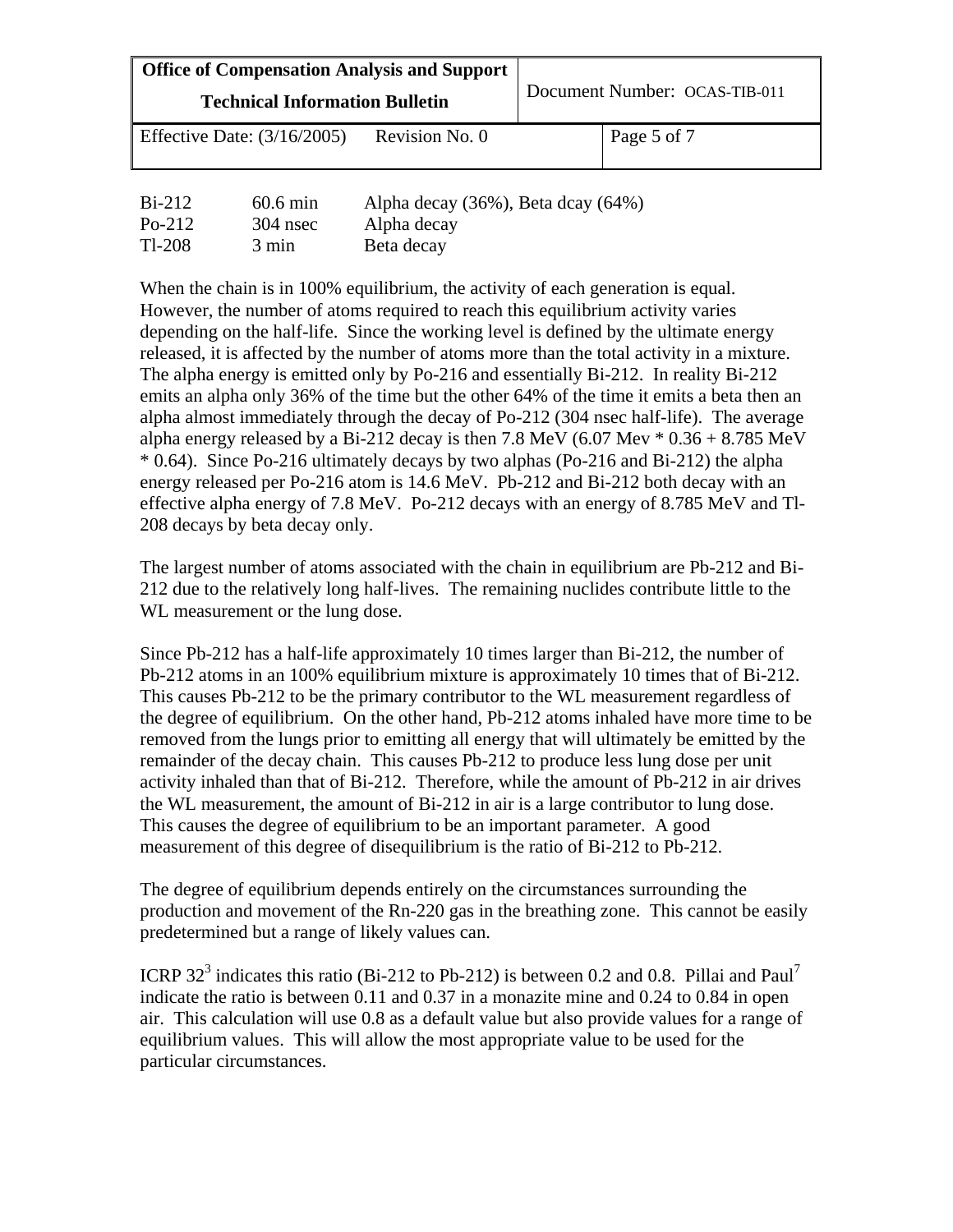| <b>Office of Compensation Analysis and Support</b><br><b>Technical Information Bulletin</b> |                | Document Number: OCAS-TIB-011 |  |
|---------------------------------------------------------------------------------------------|----------------|-------------------------------|--|
| Effective Date: $(3/16/2005)$                                                               | Revision No. 0 | Page 6 of 7                   |  |

#### **6.0 Results**

The ICRP 66 lung model was solved using the assumptions described above. Under the default assumptions used in this report, a dose of 7.61 rem to the lungs will be assigned per WLM of Rn-220 decay products inhaled. This value should be considered to be received entirely in the year the material was inhaled.

The values for different degrees of equilibrium were also calculated and are provided in the table below. The degree of equilibrium is specified by the ratio of Bi-212 activity to Pb-212 activity. These values can be used is information for the specific situation is available.

| % equilibrium $(Bi-212/Pb-212)$ | Lung dose (rem) per WLM |
|---------------------------------|-------------------------|
| 20%                             | 4.04                    |
| 40%                             |                         |
| 60%                             | 6.46                    |
| 80%                             | .6                      |

#### **Table 1 - Dose per WLM inhaled for various degrees of Equilibrium**